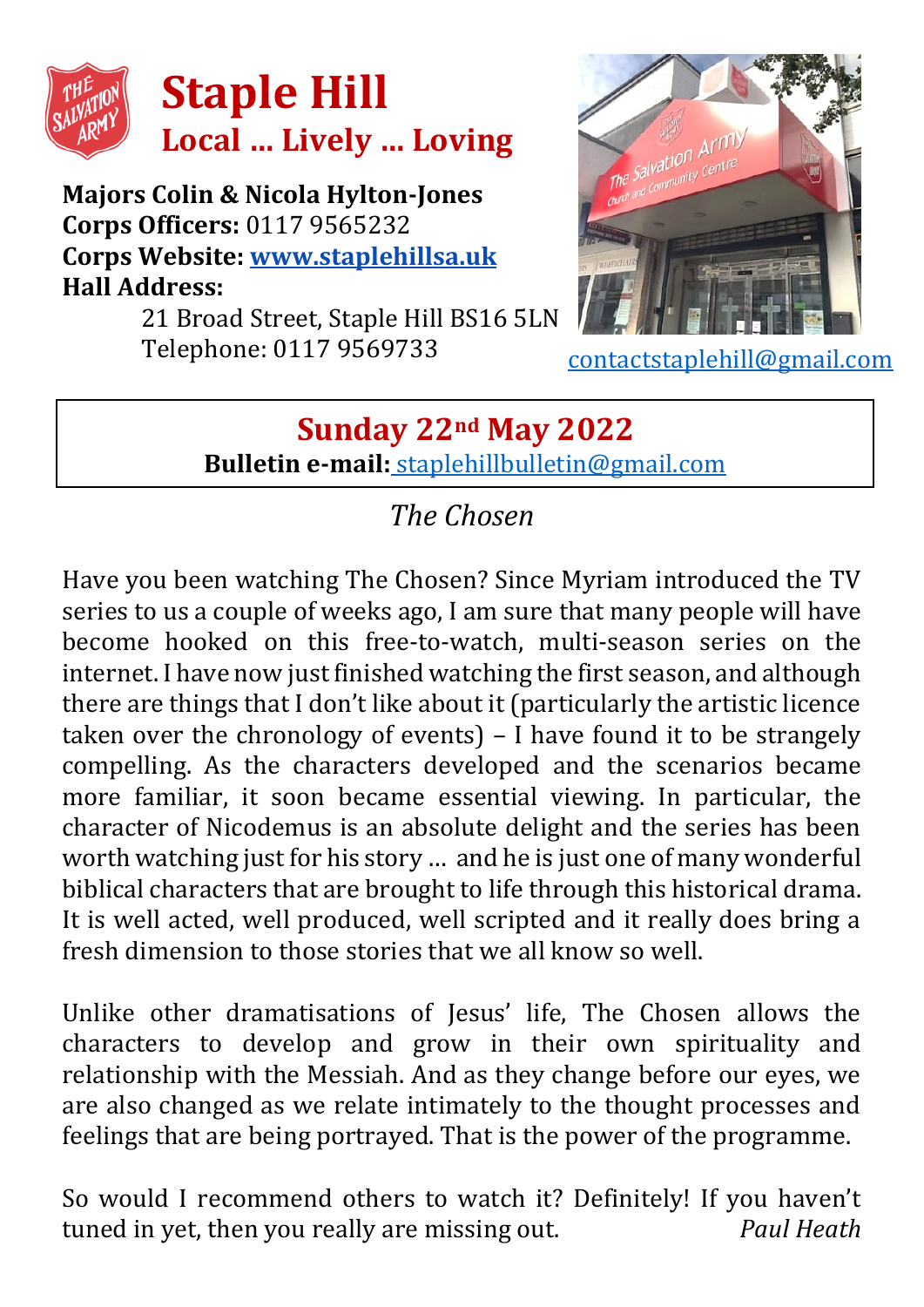

### **FLOWERS:**

Our thanks go to Jen and Les this week for providing the flowers at the front of the hall, in celebration of their wedding anniversary last week.

## **NEW SALVATIONIST WEBSITE:**

The Salvation Army has launched a new website for people linked to the Army: [www.salvationist.org.uk](https://www.salvationist.org.uk/)

Dean Pallant says on his Facebook page:

*"It's an exciting day for my team at work as we launch a new website aimed at members of The Salvation Army. This is just the start of what we hope will become the 'go to' site for people who are interested in becoming members or are already members of The Salvation Army. Everyone is welcome! Check it out.*"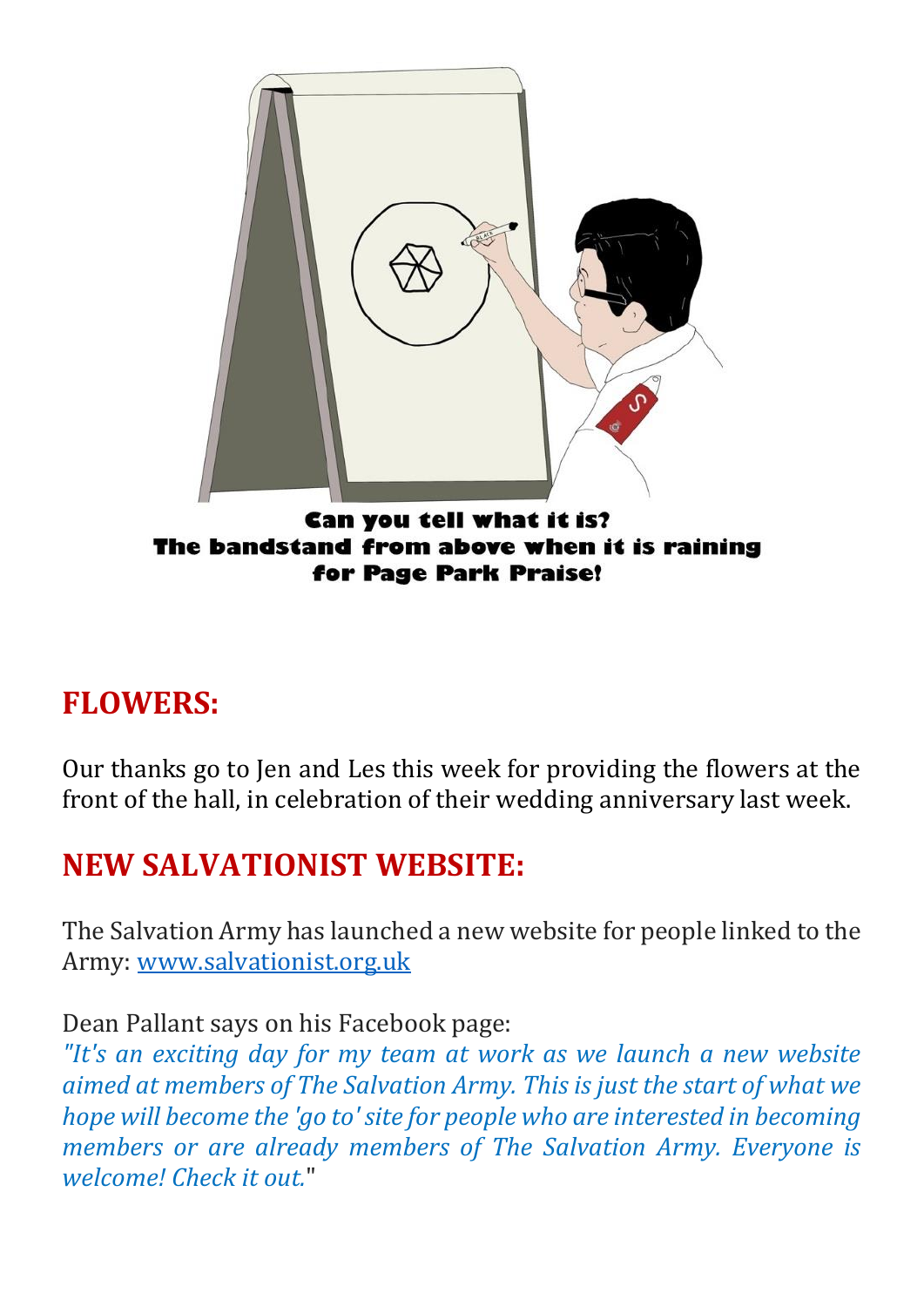# **BUILDING PROJECT UPDATE:**

Due to sickness from both the project manager and architect, there won't be a newsletter this week. We have however received the condition survey which we have started to review. More info to come when the full team is operational again!

### **CORPS PROGRAMME DIARY - STATISTICS:**

The time for collecting statistics is now over (last date Friday 20<sup>th</sup> May). If you still have numbers to send to Deb Hatcliffe, please do this as soon as possible please. Thank you for all your help, it is much appreciated. Thanks go to Deb too!

## **PEOPLE:**

- Ruth Sheppard was taken into Southmead hospital and is far from well. Mike, a close friend of Marcia, has had heart surgery this week and Emily and Lydia are recovering from surgery. Our friends, along with those who are living with long-term health matters, remain in our thoughts and prayers.
- Congratulations to Louise and Jim, who married vesterday we look forward to seeing photo's.
- Following on from the announcement of Linda and Jim's (different Jim) engagement last week a little more information concerning their wedding. Their wedding will take place at Holy Trinity Church, Kingswood, on Saturday 20th August. Following this, there will be a wedding blessing during our morning worship on Sunday, 21<sup>st</sup> August.
- As we enter the exam period, we remember all those who are taking exams. If you know someone, take an opportunity to encourage them.
- Well done to Carys who travelled to Buckingham Palace on Friday (chaperoned by Colin) to collect her Duke of Edinburgh Gold Award.

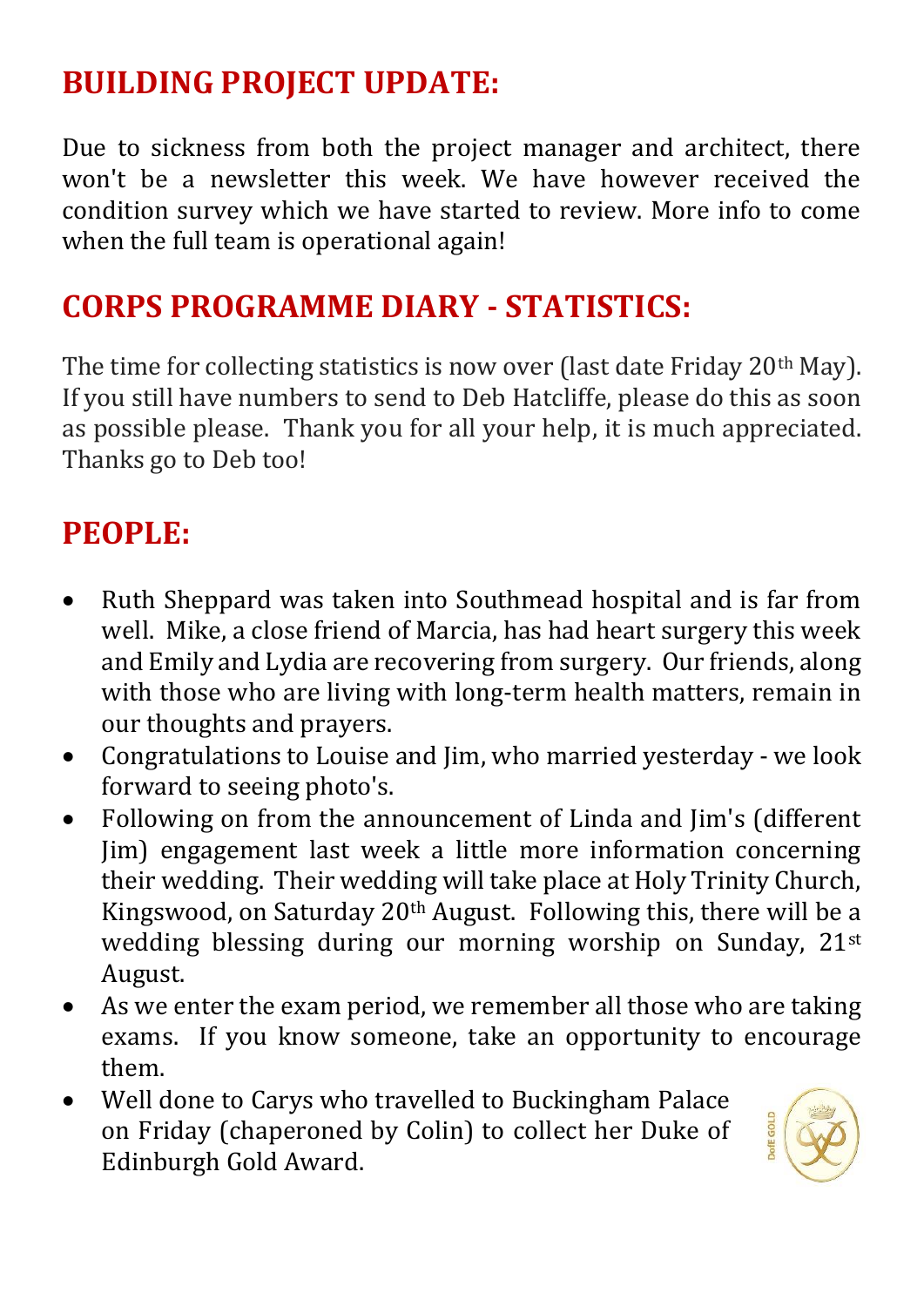## **MESSAGE FROM DORIS:**

Please accept our appreciation for your sincere thoughts, prayers and blessings you showed to us during Geoff's illness. We felt God's love and kindness, presented to us, enabling us to feel comforted. Thank you!! *Doris Pearce*

#### **METHODIST CHURCH FLOWER FESTIVAL:**

Staple Hill Methodist Church will be decorated with flower arrangements created by individual members of the church, Groups active in the Church and visitors from surrounding areas. The Flower Festival will be open on Friday and Saturday 3rd and 4th June from 10 am - 4pm and Sunday 5th June from 1 pm - 5pm. Refreshments throughout the day. Cream Teas on Sunday 5th in the afternoon. Sunday 6pm Flower Festival Songs of Praise - all welcome.

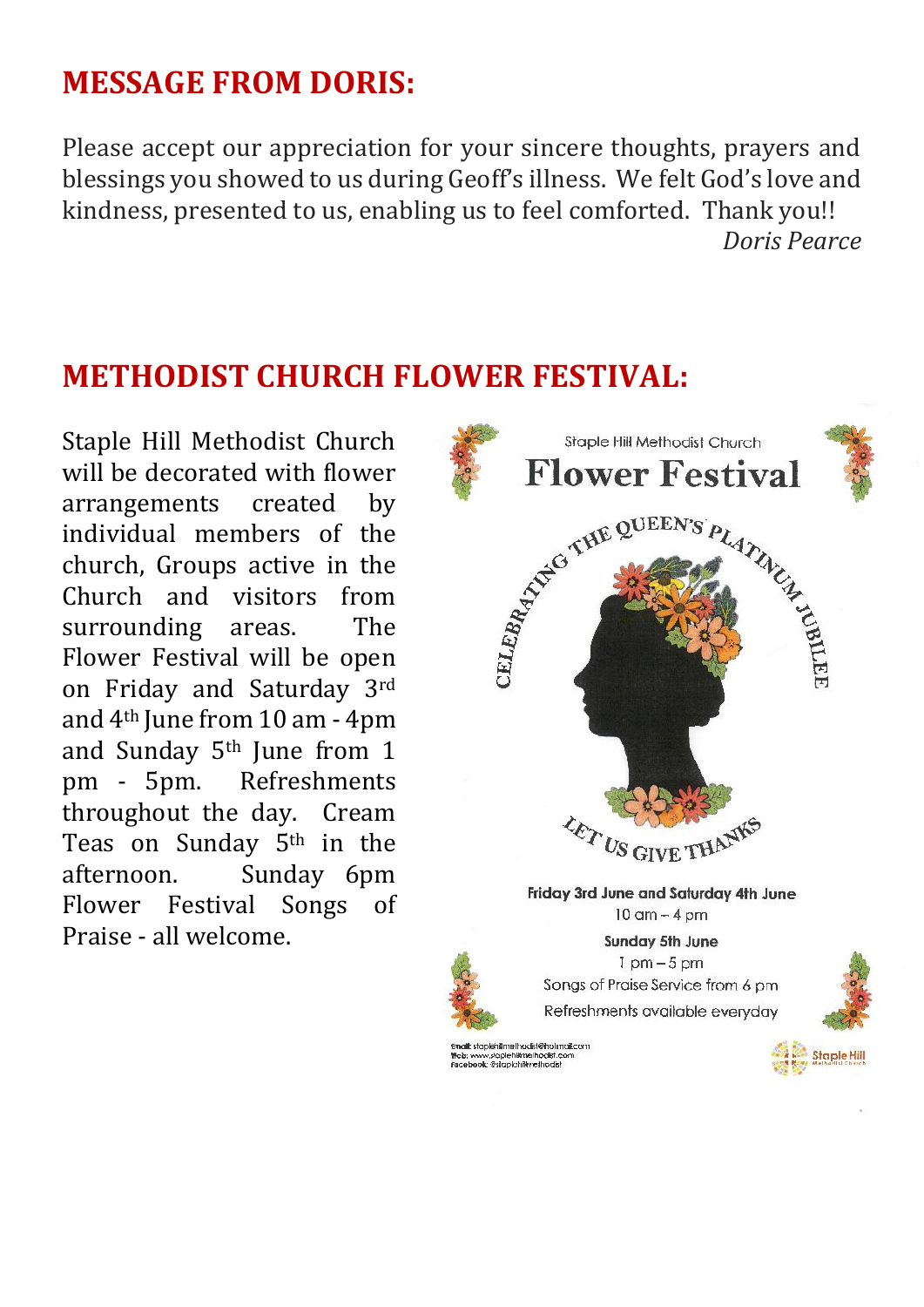# **DATES FOR YOUR DIARY:**

| Thursday 2 <sup>nd</sup> June    | Jubilee Coffee Morning (10am-12 noon)                  |  |  |
|----------------------------------|--------------------------------------------------------|--|--|
| Saturday 4 <sup>th</sup> June    | Jubilee Festival in Page Park (11am-5pm)               |  |  |
| Sunday 5 <sup>th</sup> June      | Pentecost celebration event on College                 |  |  |
|                                  | Green (at 6:30pm) – an ecumenical event                |  |  |
|                                  | open to all                                            |  |  |
| Sunday 12th June                 | Falklands 40 <sup>th</sup> Anniversary Service at Page |  |  |
|                                  | Park (at 12 noon)                                      |  |  |
| Sunday 26th June                 | Page Park Praise (at 3pm)                              |  |  |
| Sunday 17th July                 | Summer Family Crafts (at 4pm)                          |  |  |
| $31st$ July – $5th$ August       | Severn & Somerset Junior Camp                          |  |  |
|                                  | (Application forms available from Laura)               |  |  |
| $6th$ – 12 <sup>th</sup> August  | Severn & Somerset Summer Camp                          |  |  |
|                                  | (Application forms available from Tash)                |  |  |
| Sunday 4 <sup>th</sup> September | Page Park Praise (at 3pm)                              |  |  |



We have purchased a DVD of *The Chosen* for people who don't have access to the Internet.

Please contact Myriam if you would like to borrow it.